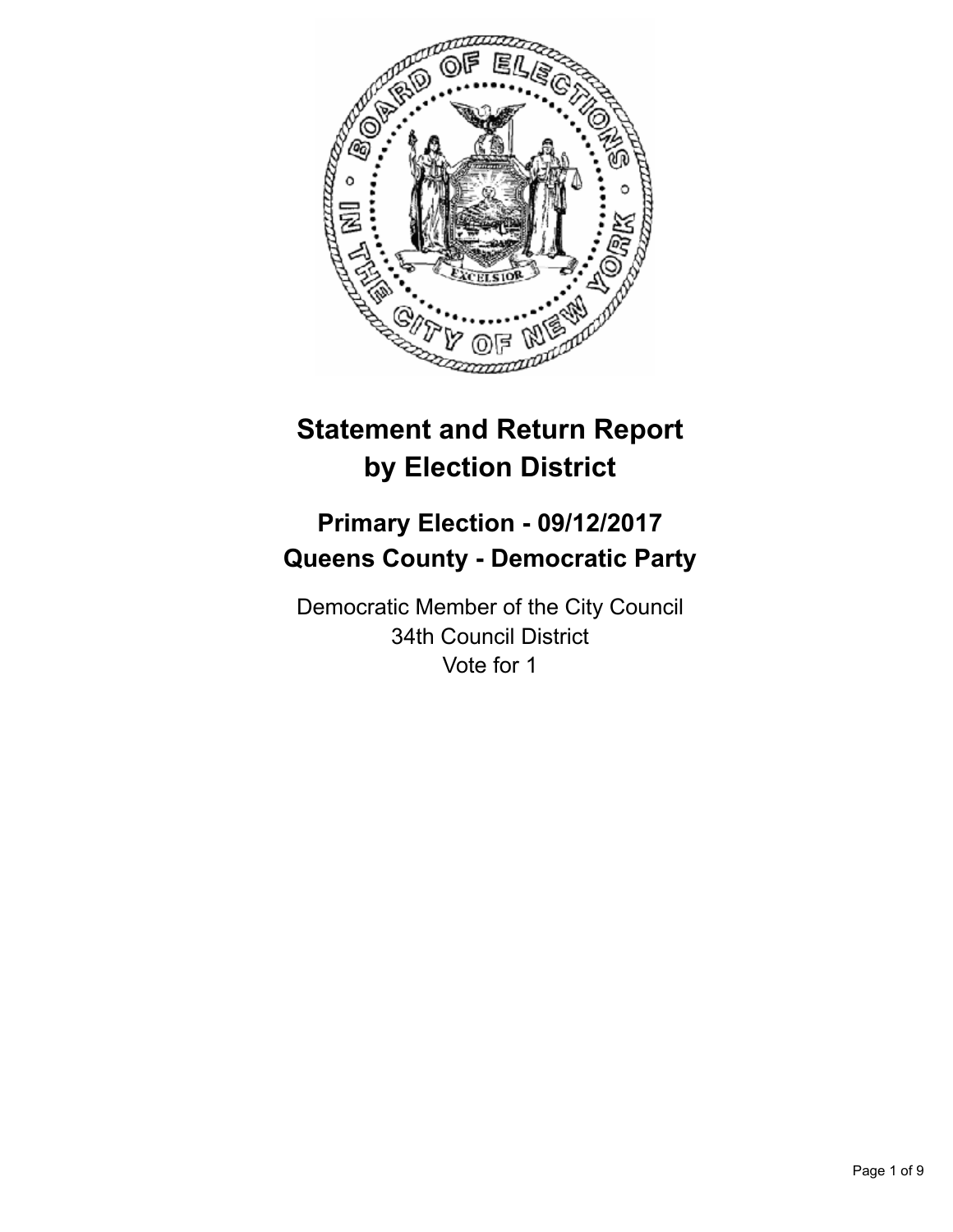

| <b>Total Votes</b>                                       | з        |
|----------------------------------------------------------|----------|
| ANTONIO REYNOSO                                          |          |
| <b>TOMMY TORRES</b>                                      | 2        |
| <b>Total Applicable Ballots</b>                          | 3        |
| Less - Inapplicable Federal/Special Presidential Ballots | 0        |
| <b>Total Ballots</b>                                     | 3        |
| AFFIDAVIT                                                | $\Omega$ |
| <b>ABSENTEE / MILITARY</b>                               | 0        |
| MANUALLY COUNTED EMERGENCY                               | 0        |
| PUBLIC COUNTER                                           | 3        |

#### **053/37**

| <b>PUBLIC COUNTER</b>                                    | 20             |
|----------------------------------------------------------|----------------|
| <b>MANUALLY COUNTED EMERGENCY</b>                        | 0              |
| ABSENTEE / MILITARY                                      |                |
| AFFIDAVIT                                                |                |
| <b>Total Ballots</b>                                     | 22             |
| Less - Inapplicable Federal/Special Presidential Ballots | 0              |
| <b>Total Applicable Ballots</b>                          | 22             |
| <b>TOMMY TORRES</b>                                      | 4              |
| ANTONIO REYNOSO                                          | 16             |
| <b>Total Votes</b>                                       | 20             |
| Unrecorded                                               | $\overline{2}$ |
| 055/37 COMBINED into: 051/37                             |                |

| <b>PUBLIC COUNTER</b>                                    | 52             |
|----------------------------------------------------------|----------------|
| <b>MANUALLY COUNTED EMERGENCY</b>                        | 0              |
| ABSENTEE / MILITARY                                      | 0              |
| AFFIDAVIT                                                |                |
| <b>Total Ballots</b>                                     | 53             |
| Less - Inapplicable Federal/Special Presidential Ballots | 0              |
| <b>Total Applicable Ballots</b>                          | 53             |
| <b>TOMMY TORRES</b>                                      | 7              |
| <b>ANTONIO REYNOSO</b>                                   | 44             |
| <b>Total Votes</b>                                       | 51             |
| Unrecorded                                               | $\overline{2}$ |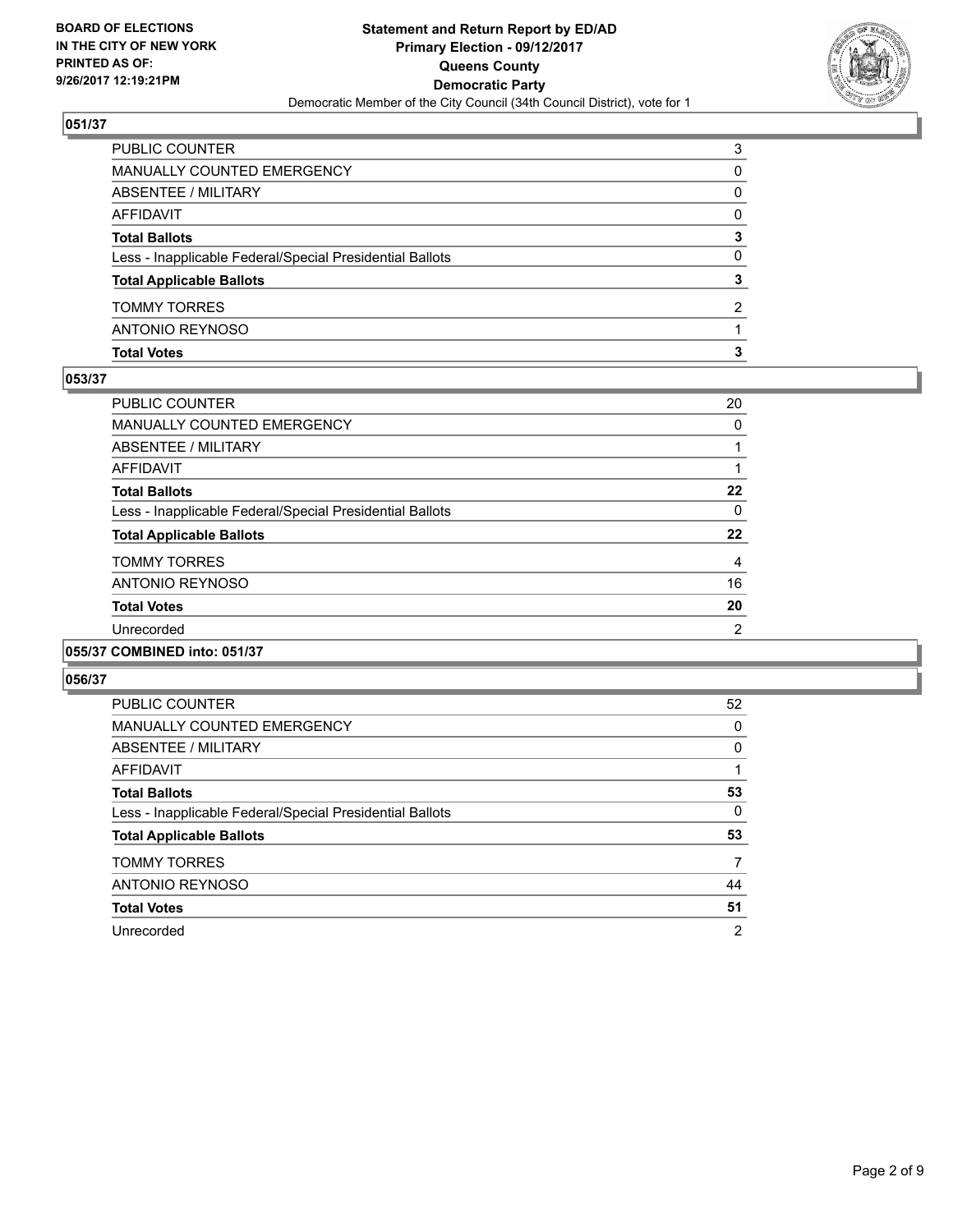

| PUBLIC COUNTER                                           | 71           |
|----------------------------------------------------------|--------------|
| MANUALLY COUNTED EMERGENCY                               | $\mathbf{0}$ |
| ABSENTEE / MILITARY                                      | 0            |
| AFFIDAVIT                                                | 4            |
| Total Ballots                                            | 75           |
| Less - Inapplicable Federal/Special Presidential Ballots | $\mathbf{0}$ |
| <b>Total Applicable Ballots</b>                          | 75           |
| TOMMY TORRES                                             | 21           |
| ANTONIO REYNOSO                                          | 51           |
| <b>Total Votes</b>                                       | 72           |
| Unrecorded                                               | 3            |

#### **058/37**

| <b>PUBLIC COUNTER</b>                                    | 66 |
|----------------------------------------------------------|----|
| <b>MANUALLY COUNTED EMERGENCY</b>                        | 0  |
| ABSENTEE / MILITARY                                      | 0  |
| AFFIDAVIT                                                | 3  |
| <b>Total Ballots</b>                                     | 69 |
| Less - Inapplicable Federal/Special Presidential Ballots | 0  |
| <b>Total Applicable Ballots</b>                          | 69 |
| <b>TOMMY TORRES</b>                                      | 22 |
| ANTONIO REYNOSO                                          | 44 |
| ELIZABETH CROWLEY (WRITE-IN)                             |    |
| JILLIAN KAUFMAN (WRITE-IN)                               |    |
| <b>Total Votes</b>                                       | 68 |
| Unrecorded                                               |    |

| <b>PUBLIC COUNTER</b>                                    | 96 |
|----------------------------------------------------------|----|
| <b>MANUALLY COUNTED EMERGENCY</b>                        | 0  |
| ABSENTEE / MILITARY                                      |    |
| AFFIDAVIT                                                | 0  |
| <b>Total Ballots</b>                                     | 97 |
| Less - Inapplicable Federal/Special Presidential Ballots | 0  |
| <b>Total Applicable Ballots</b>                          | 97 |
| <b>TOMMY TORRES</b>                                      | 35 |
| ANTONIO REYNOSO                                          | 61 |
| <b>Total Votes</b>                                       | 96 |
| Unrecorded                                               |    |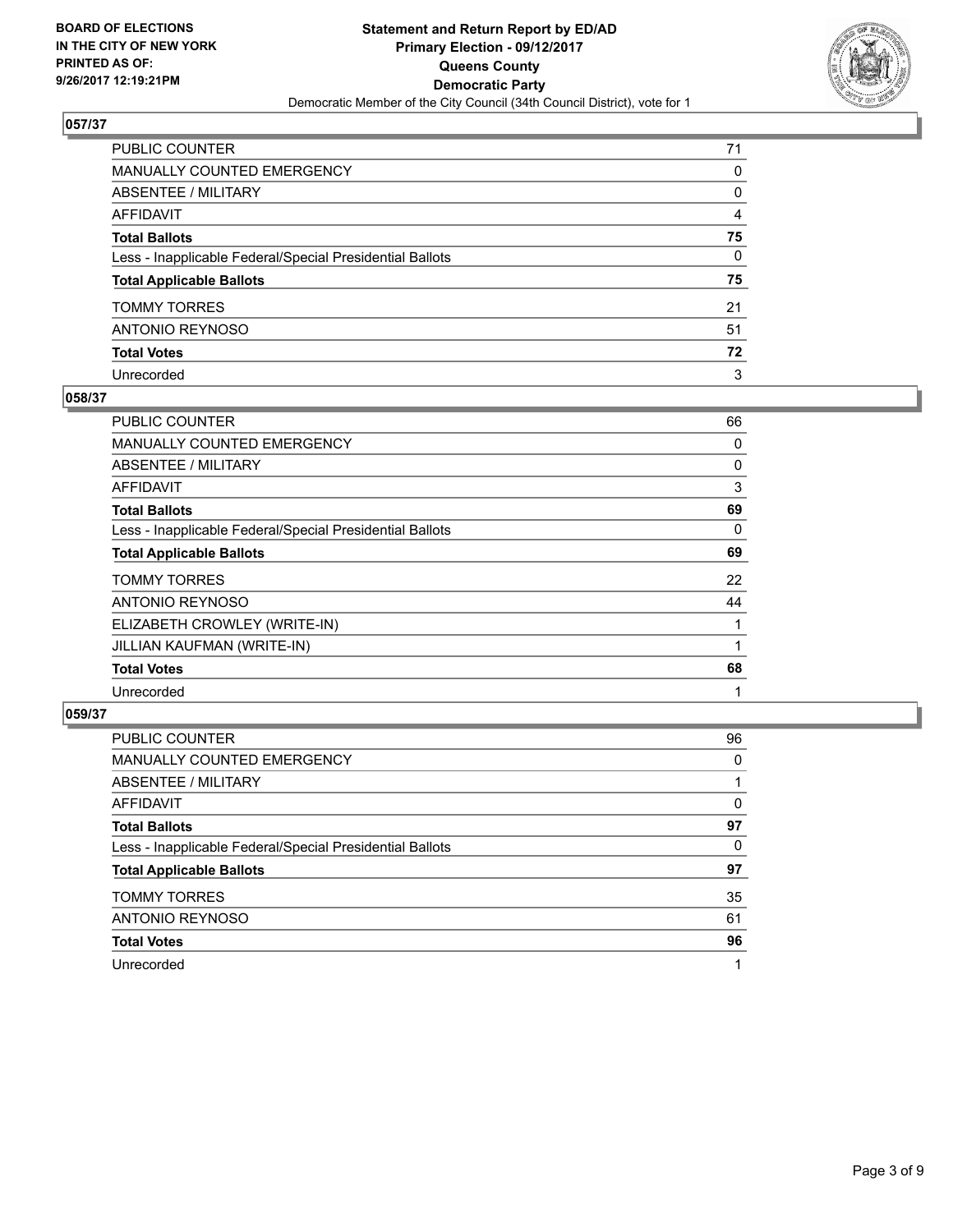

| PUBLIC COUNTER                                           | 8        |
|----------------------------------------------------------|----------|
| MANUALLY COUNTED EMERGENCY                               | 0        |
| <b>ABSENTEE / MILITARY</b>                               |          |
| <b>AFFIDAVIT</b>                                         | $\Omega$ |
| <b>Total Ballots</b>                                     | 9        |
| Less - Inapplicable Federal/Special Presidential Ballots | 0        |
| <b>Total Applicable Ballots</b>                          | 9        |
| <b>TOMMY TORRES</b>                                      | 5        |
| ANTONIO REYNOSO                                          | 3        |
| <b>Total Votes</b>                                       | 8        |
| Unrecorded                                               |          |

| <b>PUBLIC COUNTER</b>                                    | 87             |
|----------------------------------------------------------|----------------|
| MANUALLY COUNTED EMERGENCY                               | 0              |
| ABSENTEE / MILITARY                                      | 0              |
| AFFIDAVIT                                                | 5              |
| <b>Total Ballots</b>                                     | 92             |
| Less - Inapplicable Federal/Special Presidential Ballots | 0              |
| <b>Total Applicable Ballots</b>                          | 92             |
| <b>TOMMY TORRES</b>                                      | 36             |
| ANTONIO REYNOSO                                          | 54             |
| <b>Total Votes</b>                                       | 90             |
| Unrecorded                                               | $\overline{2}$ |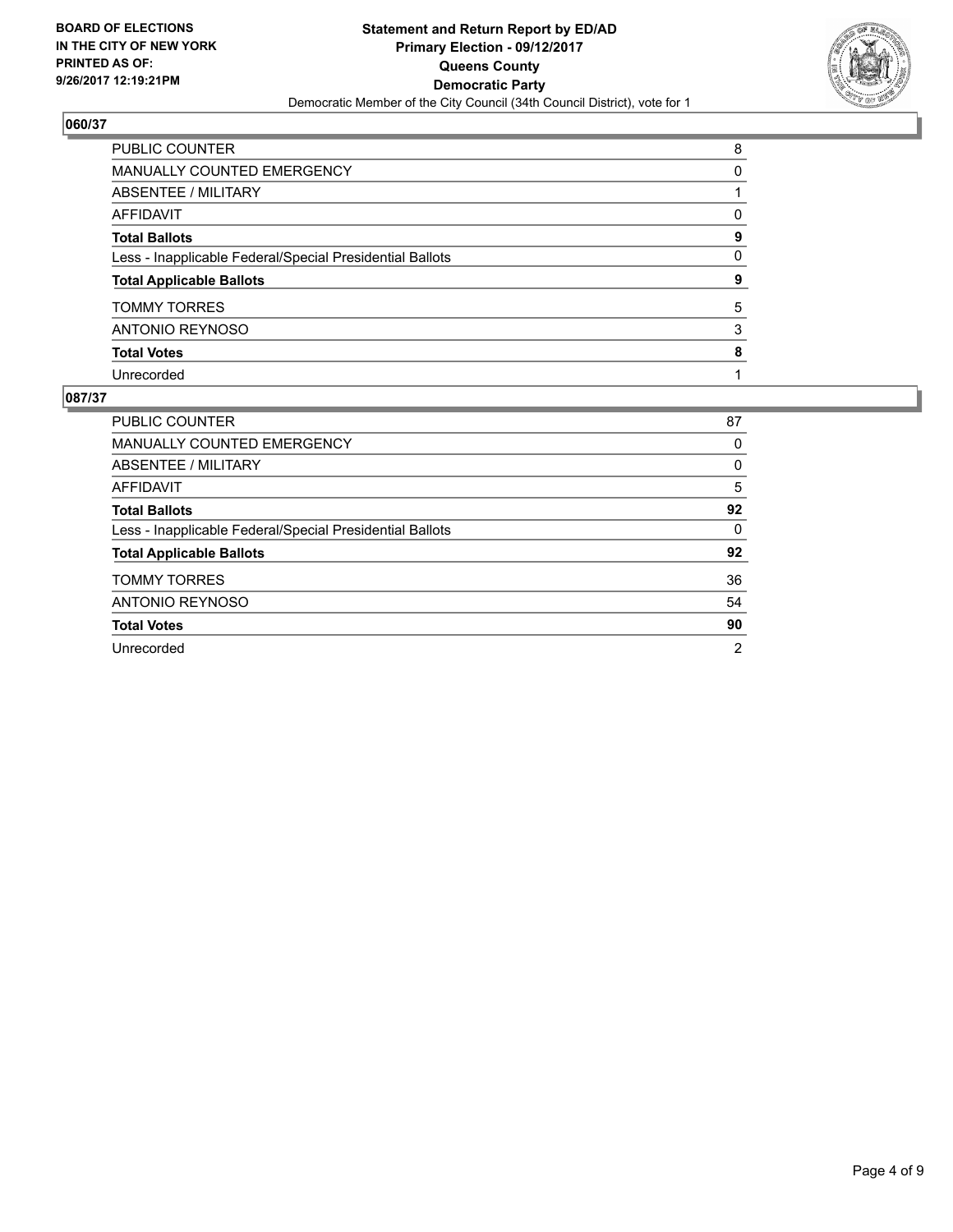

| PUBLIC COUNTER                                           | 54       |
|----------------------------------------------------------|----------|
| MANUALLY COUNTED EMERGENCY                               | $\Omega$ |
| <b>ABSENTEE / MILITARY</b>                               | $\Omega$ |
| <b>AFFIDAVIT</b>                                         |          |
| <b>Total Ballots</b>                                     | 55       |
| Less - Inapplicable Federal/Special Presidential Ballots | 0        |
| <b>Total Applicable Ballots</b>                          | 55       |
| <b>TOMMY TORRES</b>                                      | 23       |
| ANTONIO REYNOSO                                          | 31       |
| <b>Total Votes</b>                                       | 54       |
| Unrecorded                                               |          |

#### **002/38**

| PUBLIC COUNTER                                           | 59 |
|----------------------------------------------------------|----|
| MANUALLY COUNTED EMERGENCY                               | 0  |
| ABSENTEE / MILITARY                                      | 0  |
| AFFIDAVIT                                                | 0  |
| <b>Total Ballots</b>                                     | 59 |
| Less - Inapplicable Federal/Special Presidential Ballots | 0  |
| <b>Total Applicable Ballots</b>                          | 59 |
| <b>TOMMY TORRES</b>                                      | 16 |
| ANTONIO REYNOSO                                          | 41 |
| <b>Total Votes</b>                                       | 57 |
| Unrecorded                                               | 2  |

| <b>PUBLIC COUNTER</b>                                    | 52 |
|----------------------------------------------------------|----|
| <b>MANUALLY COUNTED EMERGENCY</b>                        | 0  |
| <b>ABSENTEE / MILITARY</b>                               | 0  |
| <b>AFFIDAVIT</b>                                         | 0  |
| <b>Total Ballots</b>                                     | 52 |
| Less - Inapplicable Federal/Special Presidential Ballots | 0  |
| <b>Total Applicable Ballots</b>                          | 52 |
| <b>TOMMY TORRES</b>                                      | 17 |
| <b>ANTONIO REYNOSO</b>                                   | 34 |
| <b>Total Votes</b>                                       | 51 |
| Unrecorded                                               | 1  |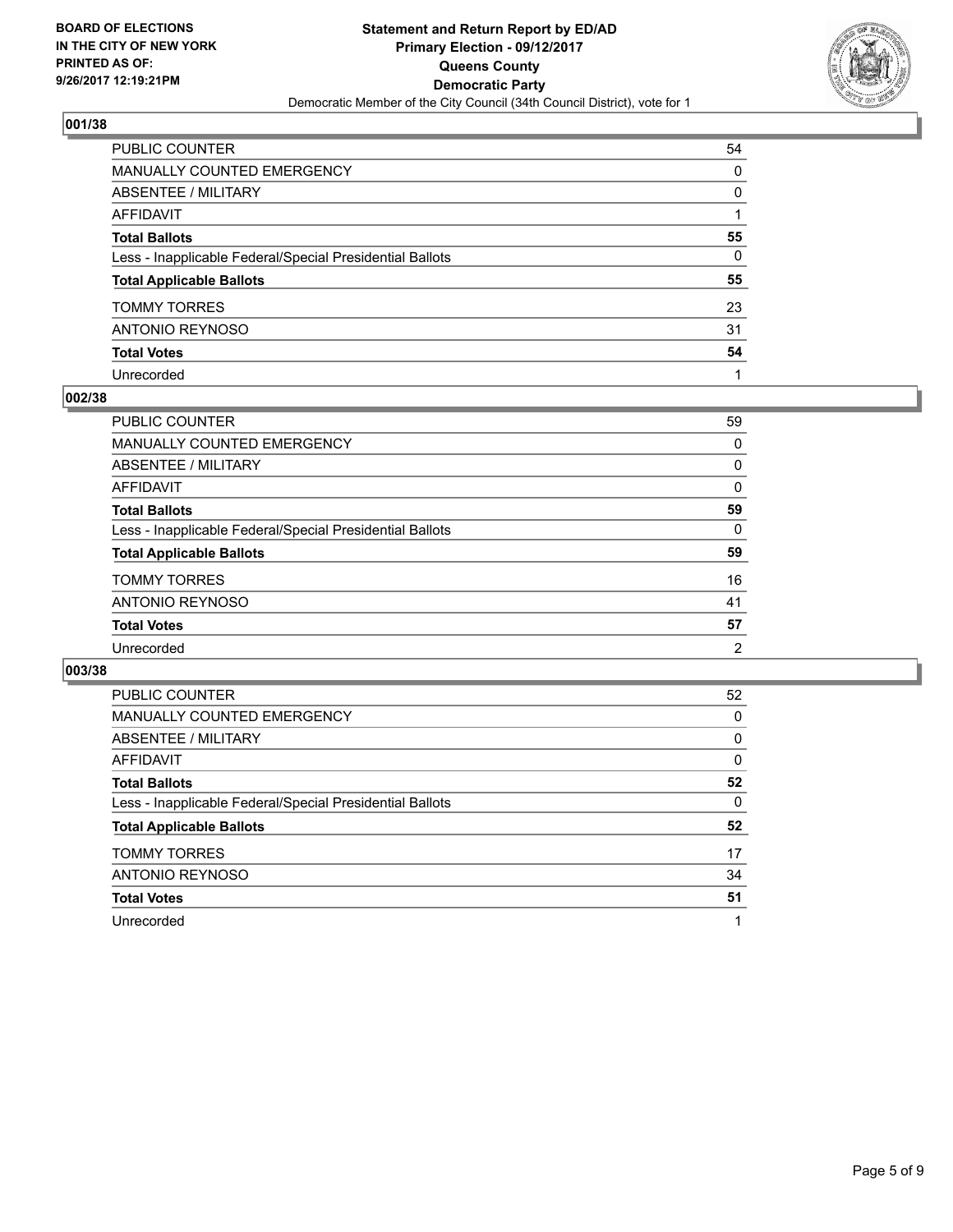

| PUBLIC COUNTER                                           | 68           |
|----------------------------------------------------------|--------------|
| <b>MANUALLY COUNTED EMERGENCY</b>                        | $\mathbf{0}$ |
| ABSENTEE / MILITARY                                      | 0            |
| AFFIDAVIT                                                | $\mathbf{0}$ |
| <b>Total Ballots</b>                                     | 68           |
| Less - Inapplicable Federal/Special Presidential Ballots | 0            |
| <b>Total Applicable Ballots</b>                          | 68           |
| <b>TOMMY TORRES</b>                                      | 25           |
| <b>ANTONIO REYNOSO</b>                                   | 42           |
| <b>Total Votes</b>                                       | 67           |
| Unrecorded                                               |              |

#### **005/38**

| <b>Total Votes</b>                                       | 89 |
|----------------------------------------------------------|----|
| ANTONIO REYNOSO                                          | 64 |
| <b>TOMMY TORRES</b>                                      | 25 |
| <b>Total Applicable Ballots</b>                          | 89 |
| Less - Inapplicable Federal/Special Presidential Ballots | 0  |
| <b>Total Ballots</b>                                     | 89 |
| AFFIDAVIT                                                |    |
| ABSENTEE / MILITARY                                      | 0  |
| MANUALLY COUNTED EMERGENCY                               | 0  |
| PUBLIC COUNTER                                           | 88 |

| PUBLIC COUNTER                                           | 79 |
|----------------------------------------------------------|----|
| <b>MANUALLY COUNTED EMERGENCY</b>                        | 0  |
| ABSENTEE / MILITARY                                      | 0  |
| AFFIDAVIT                                                | 3  |
| <b>Total Ballots</b>                                     | 82 |
| Less - Inapplicable Federal/Special Presidential Ballots | 0  |
| <b>Total Applicable Ballots</b>                          | 82 |
| <b>TOMMY TORRES</b>                                      | 28 |
| ANTONIO REYNOSO                                          | 52 |
| FRANCISCO MOYA (WRITE-IN)                                |    |
| <b>Total Votes</b>                                       | 81 |
| Unrecorded                                               | 1  |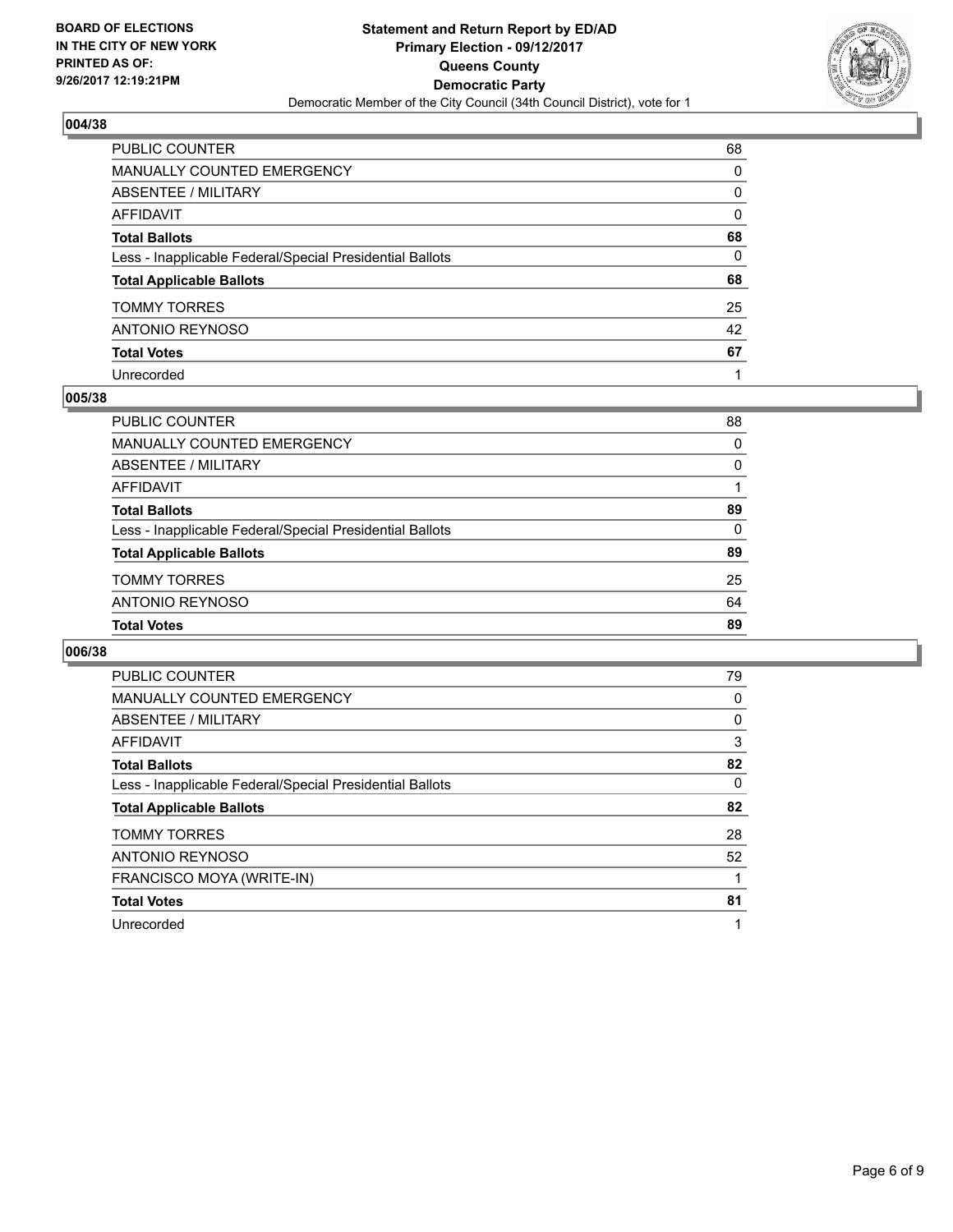

| PUBLIC COUNTER                                           | 66 |
|----------------------------------------------------------|----|
| <b>MANUALLY COUNTED EMERGENCY</b>                        | 0  |
| <b>ABSENTEE / MILITARY</b>                               |    |
| <b>AFFIDAVIT</b>                                         |    |
| <b>Total Ballots</b>                                     | 68 |
| Less - Inapplicable Federal/Special Presidential Ballots | 0  |
| <b>Total Applicable Ballots</b>                          | 68 |
| <b>TOMMY TORRES</b>                                      | 25 |
| <b>ANTONIO REYNOSO</b>                                   | 42 |
| UNATTRIBUTABLE WRITE-IN (WRITE-IN)                       |    |
| <b>Total Votes</b>                                       | 68 |

## **008/38**

| <b>PUBLIC COUNTER</b>                                    | 75 |
|----------------------------------------------------------|----|
| <b>MANUALLY COUNTED EMERGENCY</b>                        | 0  |
| ABSENTEE / MILITARY                                      | 0  |
| AFFIDAVIT                                                | 4  |
| <b>Total Ballots</b>                                     | 79 |
| Less - Inapplicable Federal/Special Presidential Ballots | 0  |
| <b>Total Applicable Ballots</b>                          | 79 |
| <b>TOMMY TORRES</b>                                      | 22 |
| ANTONIO REYNOSO                                          | 50 |
| ELIZABETH CROWLEY (WRITE-IN)                             |    |
| UNATTRIBUTABLE WRITE-IN (WRITE-IN)                       |    |
| <b>Total Votes</b>                                       | 74 |
| Unrecorded                                               | 5  |

| <b>PUBLIC COUNTER</b>                                    | 81 |
|----------------------------------------------------------|----|
| <b>MANUALLY COUNTED EMERGENCY</b>                        | 0  |
| ABSENTEE / MILITARY                                      | 0  |
| AFFIDAVIT                                                | 2  |
| <b>Total Ballots</b>                                     | 83 |
| Less - Inapplicable Federal/Special Presidential Ballots | 0  |
| <b>Total Applicable Ballots</b>                          | 83 |
| <b>TOMMY TORRES</b>                                      | 25 |
| ANTONIO REYNOSO                                          | 53 |
| <b>Total Votes</b>                                       | 78 |
| Unrecorded                                               | 5  |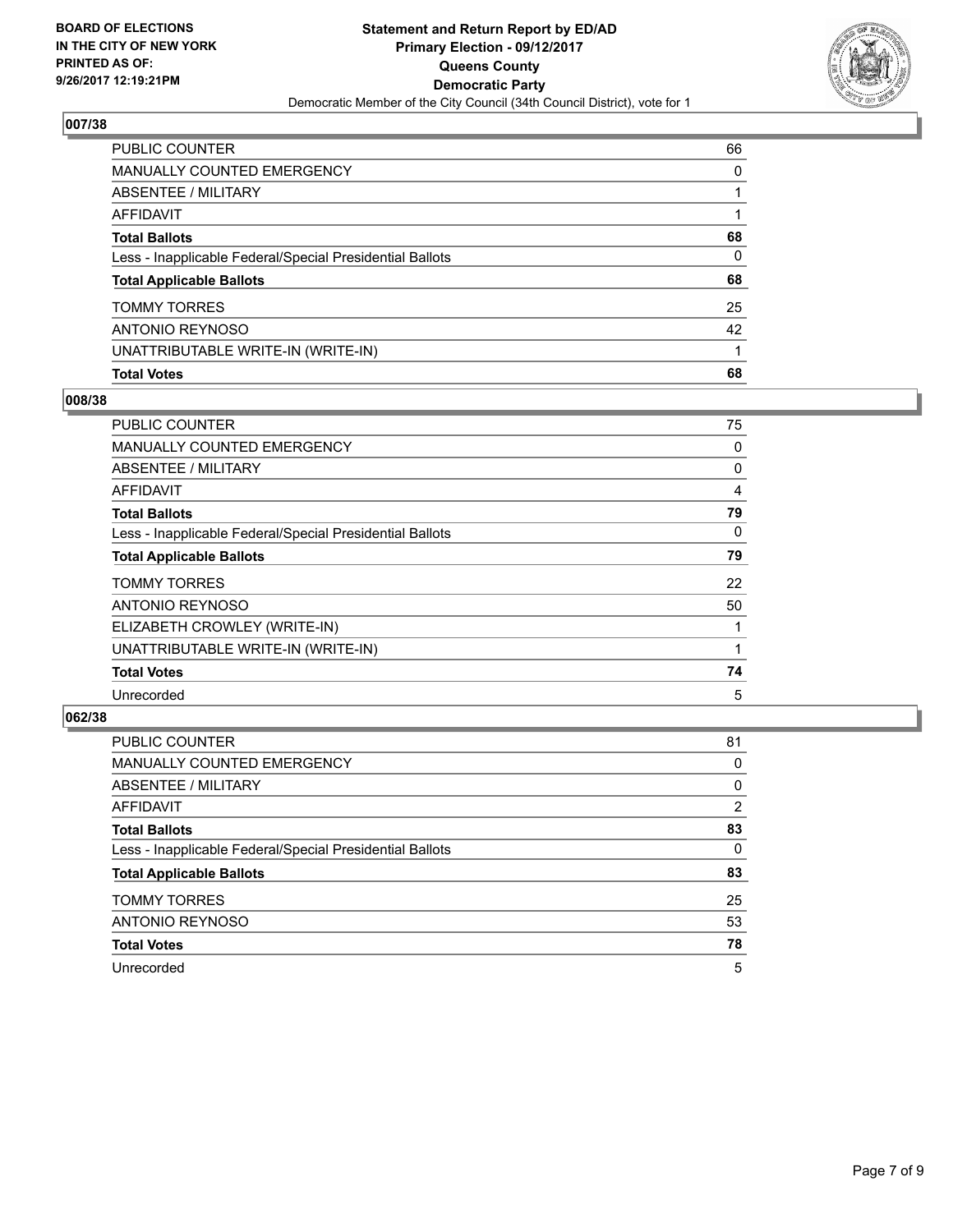

| <b>PUBLIC COUNTER</b>                                    | 43             |
|----------------------------------------------------------|----------------|
| <b>MANUALLY COUNTED EMERGENCY</b>                        | 0              |
| ABSENTEE / MILITARY                                      | $\overline{2}$ |
| <b>AFFIDAVIT</b>                                         | 0              |
| <b>Total Ballots</b>                                     | 45             |
| Less - Inapplicable Federal/Special Presidential Ballots | 0              |
| <b>Total Applicable Ballots</b>                          | 45             |
| <b>TOMMY TORRES</b>                                      | 15             |
| <b>ANTONIO REYNOSO</b>                                   | 29             |
| <b>Total Votes</b>                                       | 44             |
| Unrecorded                                               |                |